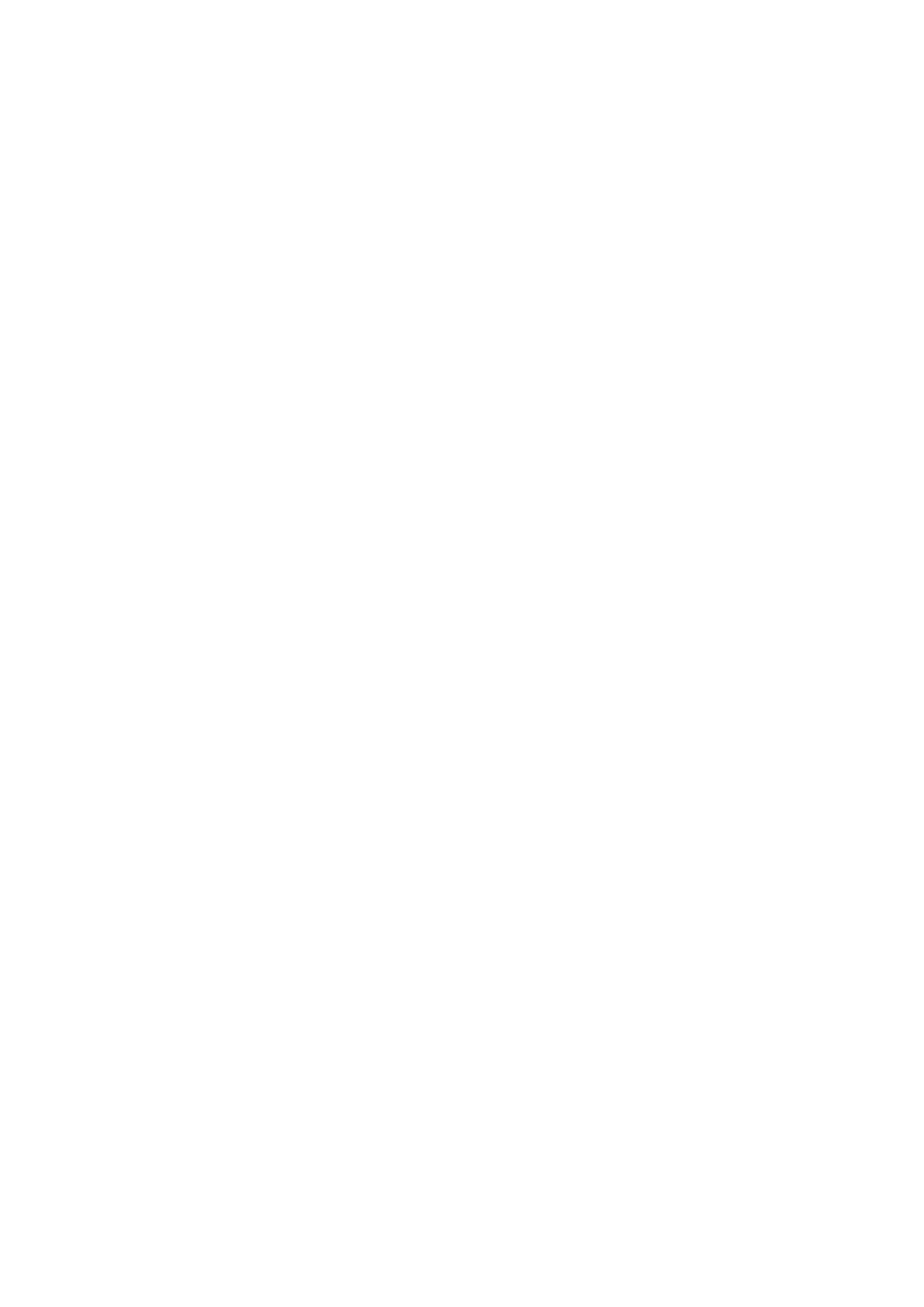## Bikeability Quality Assurance Review

Report June 2015 Department for Transport

Our ref: 228230 Client ref: NRP10044

Prepared by: Prepared for:

Bikeability Support Team Department for Transport 33 Horseferry Road London SW1P 4DR

\_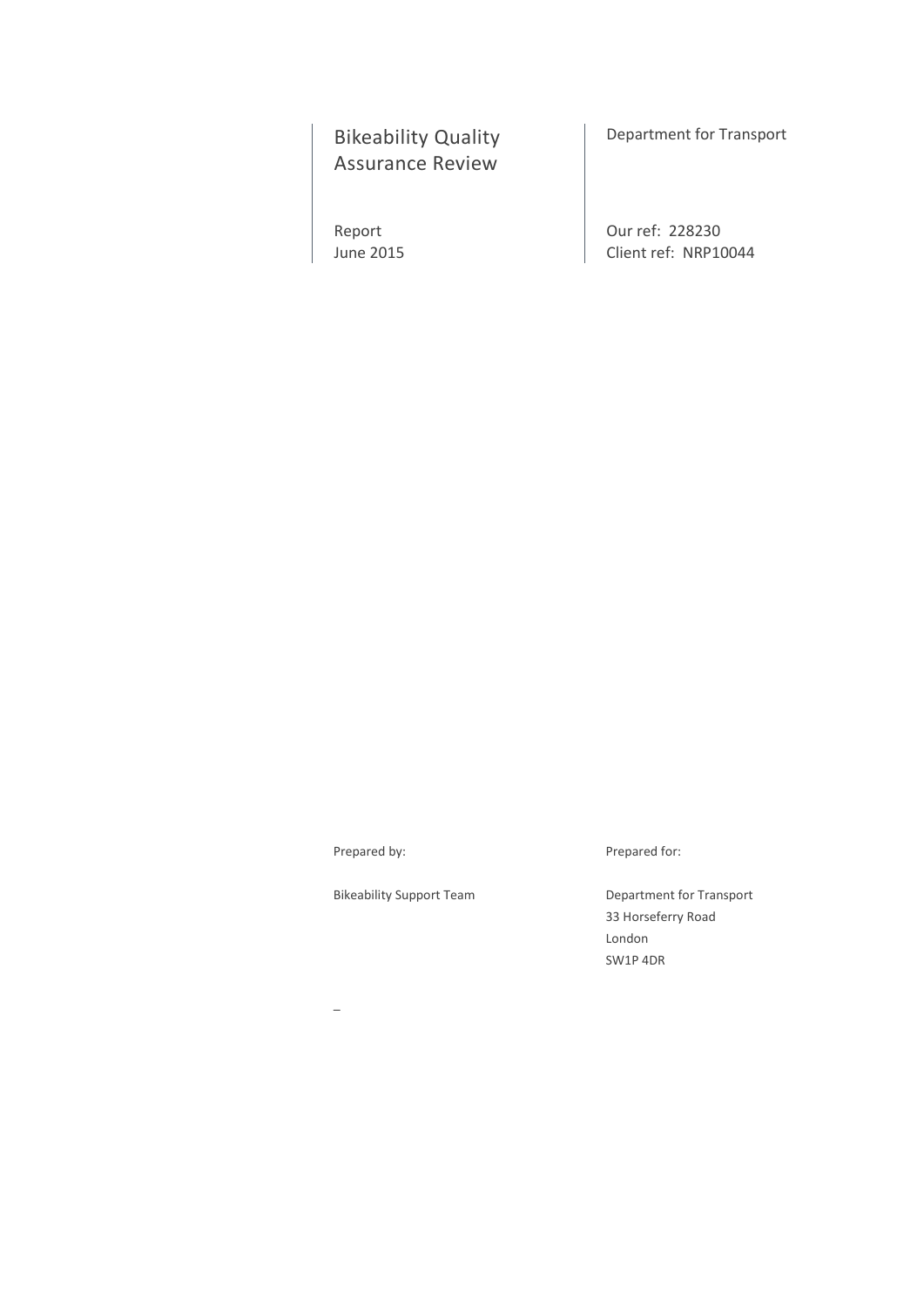## **Contents**

| $\mathbf{1}$            |  |
|-------------------------|--|
| $\overline{2}$          |  |
| $\overline{\mathbf{3}}$ |  |
|                         |  |
|                         |  |
|                         |  |
| 4                       |  |
|                         |  |
|                         |  |
|                         |  |
|                         |  |
|                         |  |
| 5                       |  |
| 6                       |  |
|                         |  |
|                         |  |
|                         |  |
|                         |  |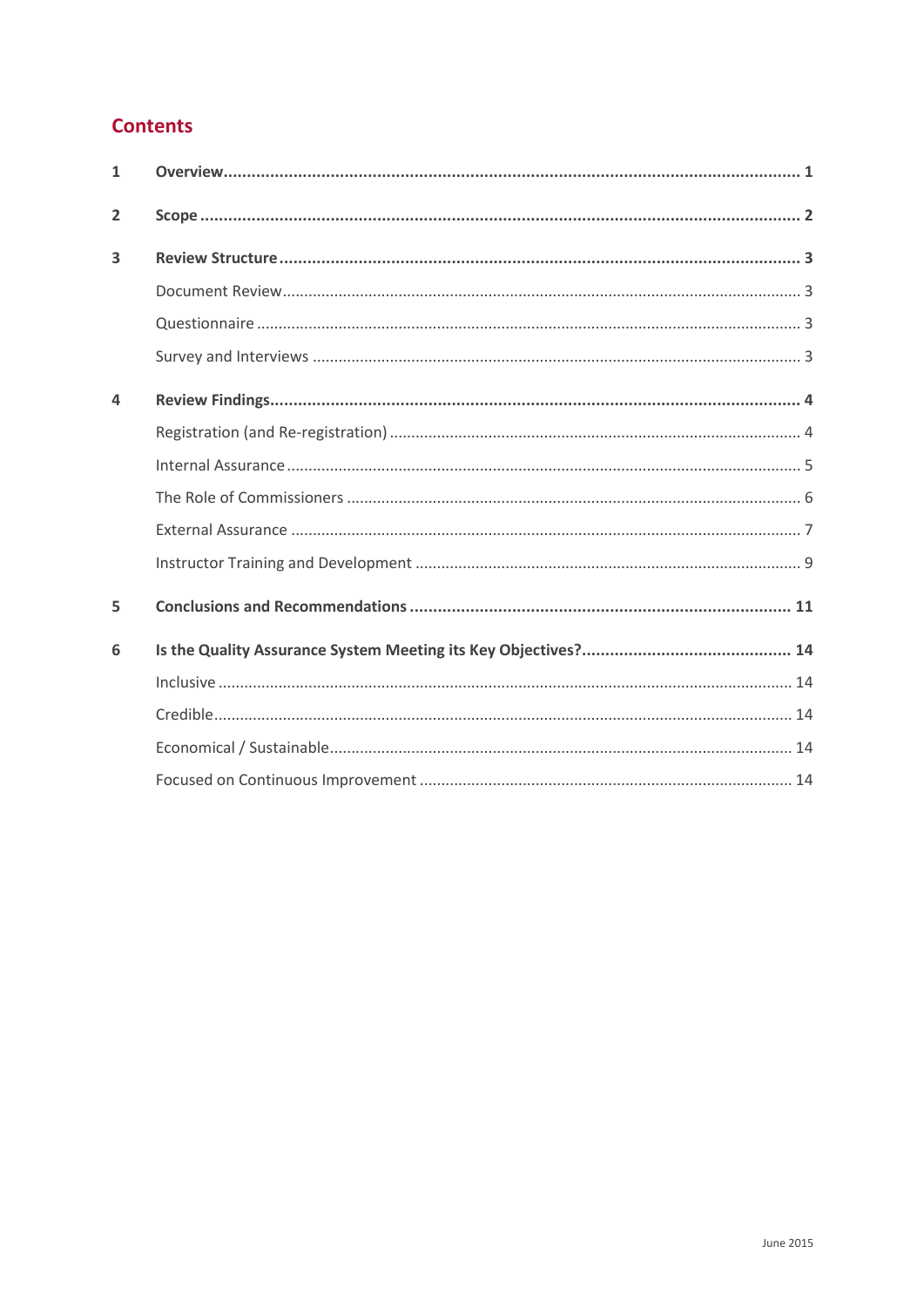## <span id="page-4-0"></span>1 Overview

- 1.1 The Bikeability Quality Assurance (QA) system, launched in the autumn of 2012, was designed to raise and maintain standards of Bikeability training delivery across the sector. The system includes the registration (and annual re-registration) process setting minimum standards of entry for providers wishing to deliver Bikeability. It formalised the requirement for Bikeability providers to do their own 'internal assurance' – a series of checks by a Bikeability provider's managers and lead instructors to ensure the quality of their delivery. And it introduced 'external assurance', a programme of practical training reviews on behalf of the Department for Transport by small teams of cycle training and education /teaching experts. The external assurers' role was intended to challenge, maintain or raise standards by providing an external verification of providers to help ensure they are delivering in line with the high standards expected.
- 1.2 With the roll out of the QA system completed the Bikeability Support Team undertook a review of the system on behalf of the Department for Transport from July 2014 to examine whether the QA system is meeting its objectives. This document is a summary of the review findings.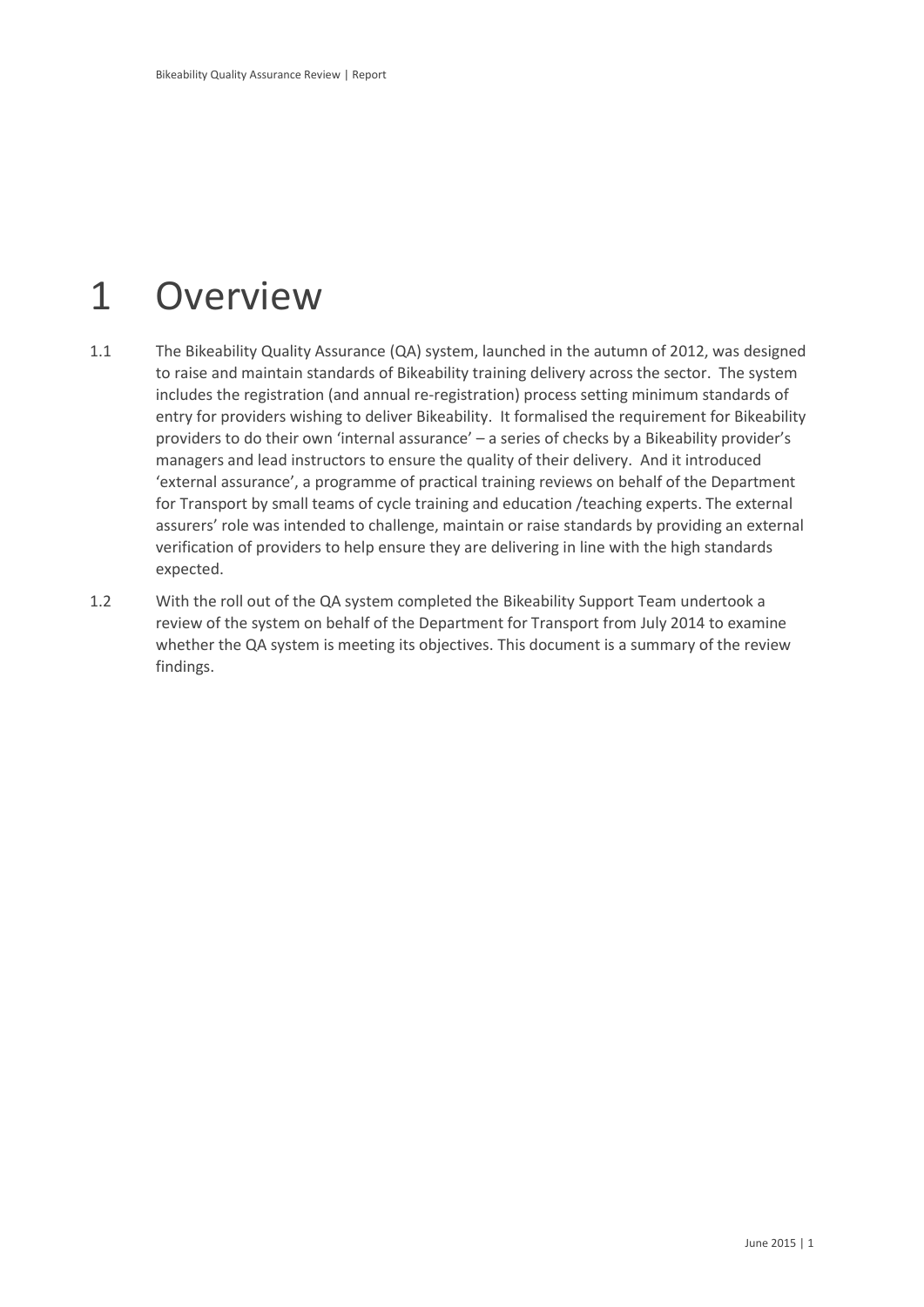# <span id="page-5-0"></span>2 Scope

### 2.1 The overarching question of the review was: **Does the existing Quality Assurance framework ensure Bikeability training is of sufficient quality?**

- 2.2 'Sufficient quality' referred to whether trainees have the best chance to demonstrate National Standard for Cycle Training (NS) outcomes, with training delivered in a way which gives them both the skills and confidence to cycle. The areas of investigation were:
	- The extent to which the Industry is effectively ensuring quality. This focussed on the extent to which internal assurance (IA) processes are being implemented within Bikeability providers to manage the quality of training delivery. It did not include a detailed review of Instructor Training Organisations (ITOs) or the recent quality assurance of ITOs programme which had only just started. It did reference the role of instructors, instructor development, and Continuous Professional Development (CPD) in quality assurance.
	- The extent to which commissioners of cycle training are ensuring quality; for example the extent to which commissioners and training deliverers work together on quality, and the role of contractual terms and conditions in limiting or supporting quality.
	- The extent to which central administration processes are ensuring quality. This included whether the registration and external assurance (EA) visit processes are working; whether the providers which most need improvement are being helped, and whether recommendations to providers are being implemented (i.e. whether compliance with standards or recommendations is being achieved).
	- And finally to review whether the QA programme is meeting its founding intentions to be inclusive, credible, economical, sustainable, and focussed on continuous improvement.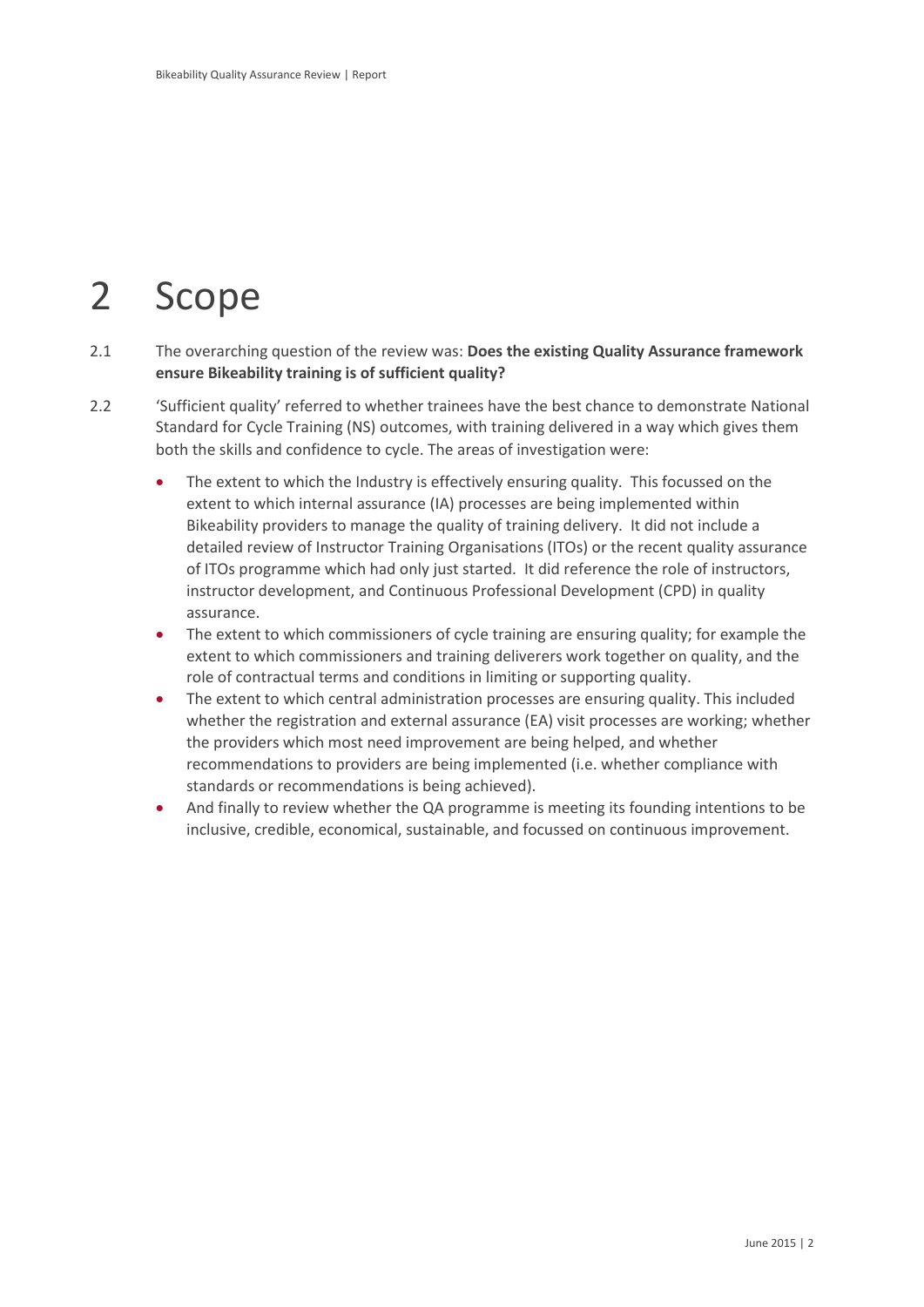## <span id="page-6-0"></span>3 Review Structure

### <span id="page-6-1"></span>**Document Review**

3.1 A review of the original QA framework documentation was undertaken, followed by a review of a selection of external assurance (EA) feedback reports covering a range of provider types and risk ratings. The criteria for selecting reports were based on risk – either identified before a visit on the basis of training volume (with high volume assumed to be high 'risk' in the sense of numbers of trainees 'exposed') or identified after a visit based on the findings and recommendations of the EA panel members. Five categories were chosen: providers found to be delivering high quality training, providers needing development, very large schemes, small schemes, and providers found to have issues deemed to be 'high risk'.

## <span id="page-6-2"></span>**Questionnaire**

- 3.2 The document and EA feedback report review informed the development of a set of categorised questions. These questions were the basis of all further information gathering across different sources. Five sources were identified:
	- Bikeability providers (both those which have, and have not received an EA visit)
	- The Bikeability QA project manager (at Steer Davies Gleave)
	- External Assurance (EA) panel members
	- Commissioners of Bikeability (those subcontracting training delivery to others)
	- Instructor Training Organisations (ITOs) via industry body TABS.

## <span id="page-6-3"></span>**Survey and Interviews**

- 3.3 Three methods were chosen to gather information:
	- The annual online Bikeability Scheme Survey to gather information from as many providers as possible (by adding a QA specific section).
	- A selection of telephone interviews to gather more detailed information from the Steer Davies Gleave QA project manager, Bikeability providers, EA panel members, and commissioners.
	- Meetings / fact finding from Instructor Training Organisations (ITOs) and from the industry body TABS.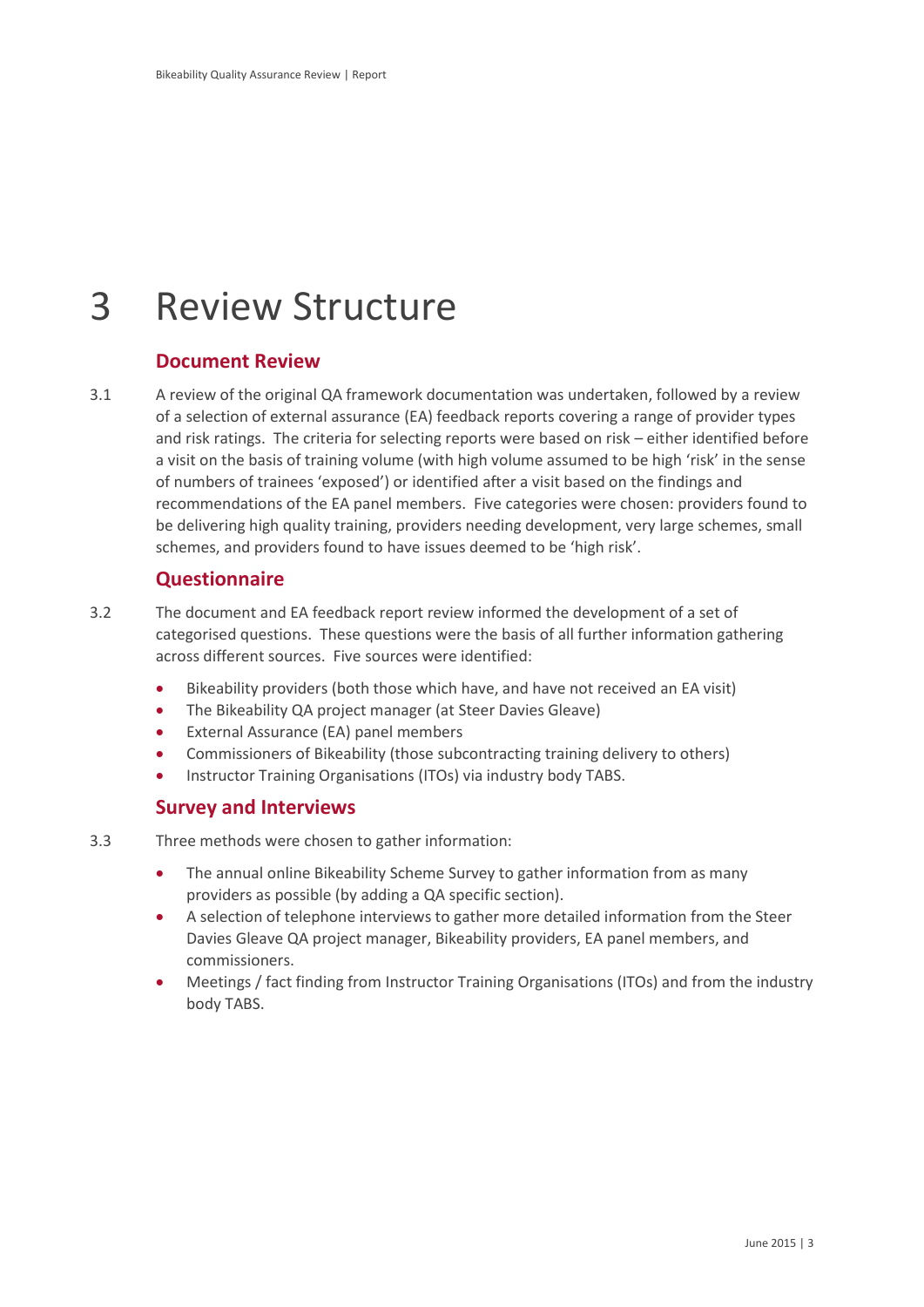# <span id="page-7-0"></span>4 Review Findings

## <span id="page-7-1"></span>**Registration (and Re-registration)**

- 4.1 The Scheme Survey confirmed that the majority of respondents (71%) had a scheme registered more than 3 years before with only 5% 'new' providers (registered within the previous 12 months). It is perhaps unsurprising then that EA panel interviewees reported that a majority of registered paperwork was found to be out-of-date despite the annual reregistration process which formalised requesting providers to self-report any changes. As a consequence the EA process has had to place a much lower emphasis on panel members reviewing the paperwork before a visit, as comparison with the paperwork was not informative enough to be a cost-effective use of the panel's time.
- 4.2 Despite this ITOs and EA panel interviewees all felt the registration process was an important means of setting a minimum standard of entry for Bikeability; a means to control access to the Bikeability brand; and should act as a central record of the way each scheme initially said it would deliver its training. But beyond these reasons there was a general view from this group that the registration process was of limited further use in driving quality.
- 4.3 Most importantly, since the majority of provider's documents do not fully reflect their current delivery, and so do not provide an accurate basis for use by the EA panel for comparison with their observations, it can be concluded that EA does not always provide an 'external verification' of what a provider said it would deliver when it gained access to Bikeability (and annually thereafter through re-registration). Rather, the EA panel has had to develop a mutually agreed interpretation of the National Standard as a benchmark to make their recommendations. This is important as a number of ITOs, and responses in the Scheme Survey, indicate that differences in interpretation of the National Standard allows some poor practices to continue, even when identified by an EA visit and highlighted to a provider. I.e. if a provider's own interpretation is different to that mutually agreed by EA panel members there is room for providers to refuse to implement recommendations.
- 4.4 So the original idea that EA would verify that a provider was delivering according to its approved registration documents has not been viable and has had to be replaced with the approach of comparing providers against a mutually agreed interpretation of the National Standard. This is a practical way forward but to work in all cases requires that all providers share the same interpretation. Feedback received as part of this review suggests that not all providers and not all ITOs share a uniform interpretation of the National Standard.
- 4.5 Related to the idea of making 'registration' as useful as possible, discussion with the QA project manager led to consideration of whether it could additionally be used as a means of allocating a 'risk' score to a provider at the point of registration - to inform the EA visit selection process (at present determined largely by provider size and a handful of random and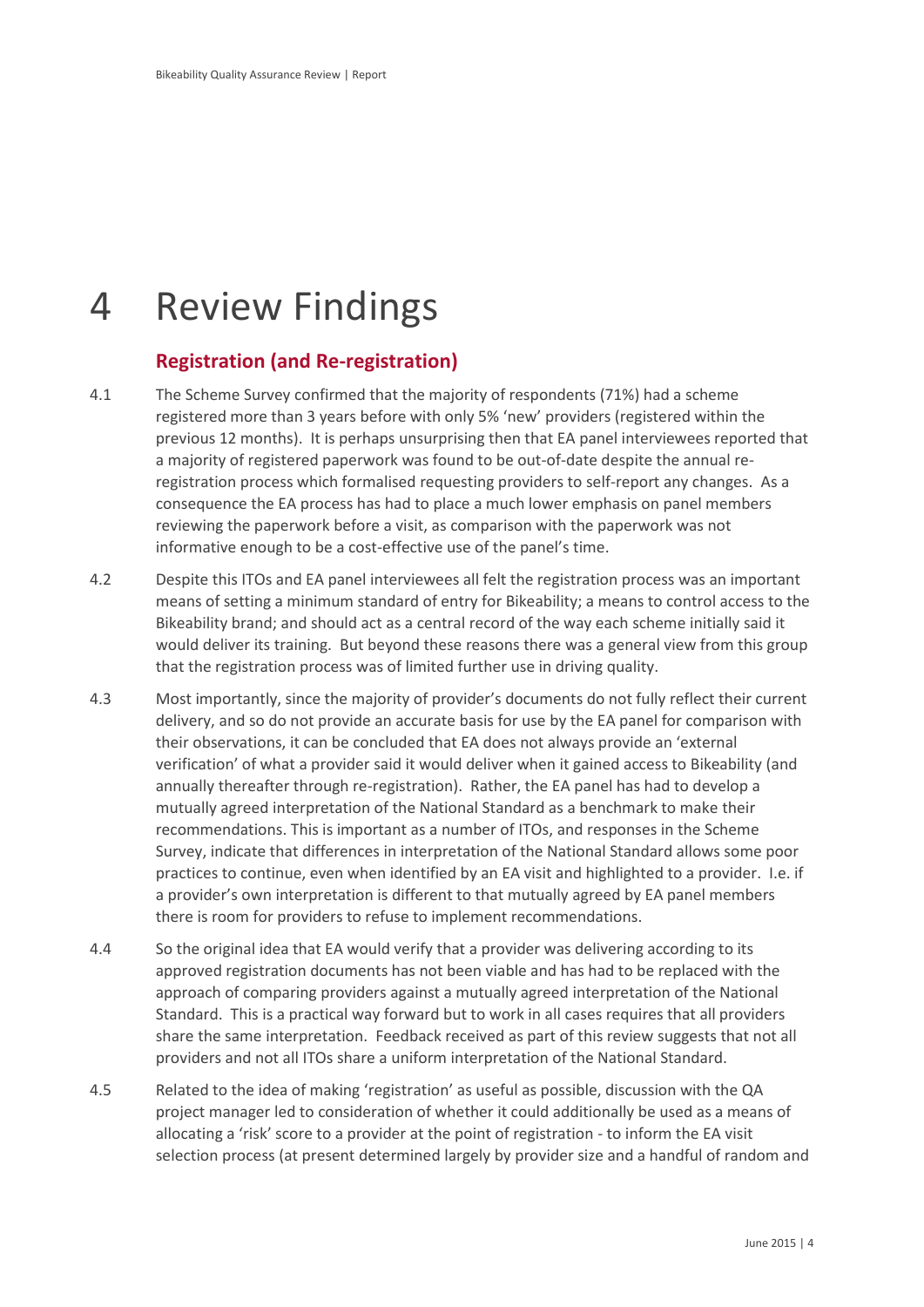prompted visits), or perhaps ensuring any newly registered schemes are included in 'prompted visits' e.g. by ensuring they are visited within a set period (e.g. 12 months). The main priority however will be to ensure registered documents are up to date and better reflect providers' actual delivery.

### <span id="page-8-0"></span>**Internal Assurance**

- 4.6 Encouragingly, the vast majority (94%) of Scheme Survey respondents reported that they had internal quality assurance procedures in place. This tallies with other information sources, such as EA panel member interviews, which suggest that two years on, DfT's introduction of a formal QA framework has led to most providers introducing some level of Internal Assurance – i.e. specific policies and procedures designed to manage the quality of the provider's training delivery. Smaller, independent providers were slightly less likely to have put procedures in place but overall uptake of the idea of managing quality within providers is very high.
- 4.7 The extent to which the implementation of IA is effective is less clear. Information from ITOs and from EA panel members suggests that implementation is patchy; some providers having extensive procedures but others doing less; some very little or nothing at all. This is not to say that training quality in any provider is necessarily poor, but that the active management of training quality varies widely.
- 4.8 In particular the EA panel reported documentation of IA was very varied. To shed light on this the Scheme Survey contained a question designed to find out which kinds of procedures providers have in place (and where these are formalised enough to be documented). The list of 9 example procedures included in the Scheme Survey can be summarised as either being management QA procedures, QA feedback mechanisms, or instructor development / personnel procedures.
- 4.9 Around three quarters of respondents had an overarching IA (management) policy documented. Encouragingly 44% of respondents said they had all of the example procedures in place, although only 18% said they had all procedures in place and documented. The weakest area as reported by the Scheme Survey was in quality feedback processes. The feedback processes that were in place were also less likely to be documented than other procedures; 24% of respondents stated that they had a process for obtaining feedback from schools, but it was not documented, 25% stated the same for their process for obtaining feedback from trainees, and 37% of respondents stated that they had a process for obtaining feedback from instructors, but it was not documented.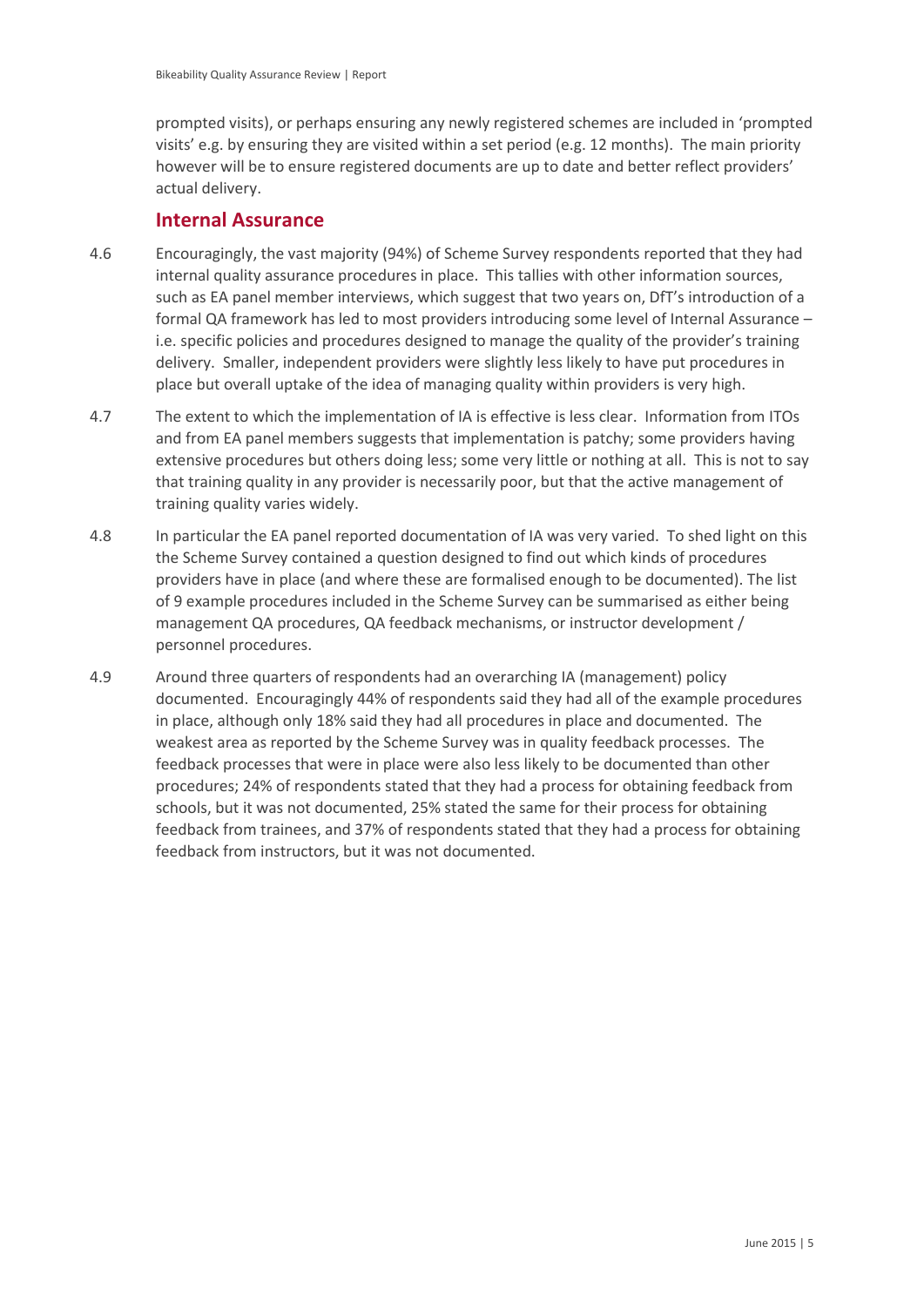

#### **Figure 4.1: Proportion of Bikeability Providers with Internal Assurance measures in place**

- 4.10 Recognising the IA list in the Scheme Survey is not exhaustive; providers were also invited to provide any other examples of their current IA procedures. The varied response demonstrated that a significant number of good practice examples do exist. Many examples were based around instructor development, from mentoring to CPD or regular team meetings. Of particular interest were those providers taking part in some kind of peer-to-peer review, one provider using different teams within its organisation, and another provider which reported being part of a new regional quality network consisting of a number of providers in the region. One provider reported buying in an external assurance visit from an ITO (a service ITOs reported offering and a practice which EA panel interviewees also reported was growing). Given the difference in interpretation of the National Standard amongst ITOs this will likely further entrench any problems.
- 4.11 Providers were asked if they needed further help in implementing quality assurance procedures and what plans they had. A wide range of answers was given, many focussed around developing instructors. No major themes emerged, the responses being specific to each provider. EA panel interviewees suggested more opportunities for peer review would help providers implement IA more effectively.

### <span id="page-9-0"></span>**The Role of Commissioners**

- 4.12 Contrary to expectation, the ITOs and EA panel members all reported that commissioner specifications / Invitations to Tender (ITTs) and contracts did not play a significant role in quality (though there was some disquiet at the anecdotal reduction in weighting that quality was being given in the ITTs of commissioners on tight budgets).
- 4.13 The Scheme Survey provided further insight on the role of the commissioner as a proportion of Scheme Survey respondents were commissioners themselves (15% described themselves as contract managers) whilst around one third described themselves as independent providers, the majority of which would be under contract to a local authority (LA) or school games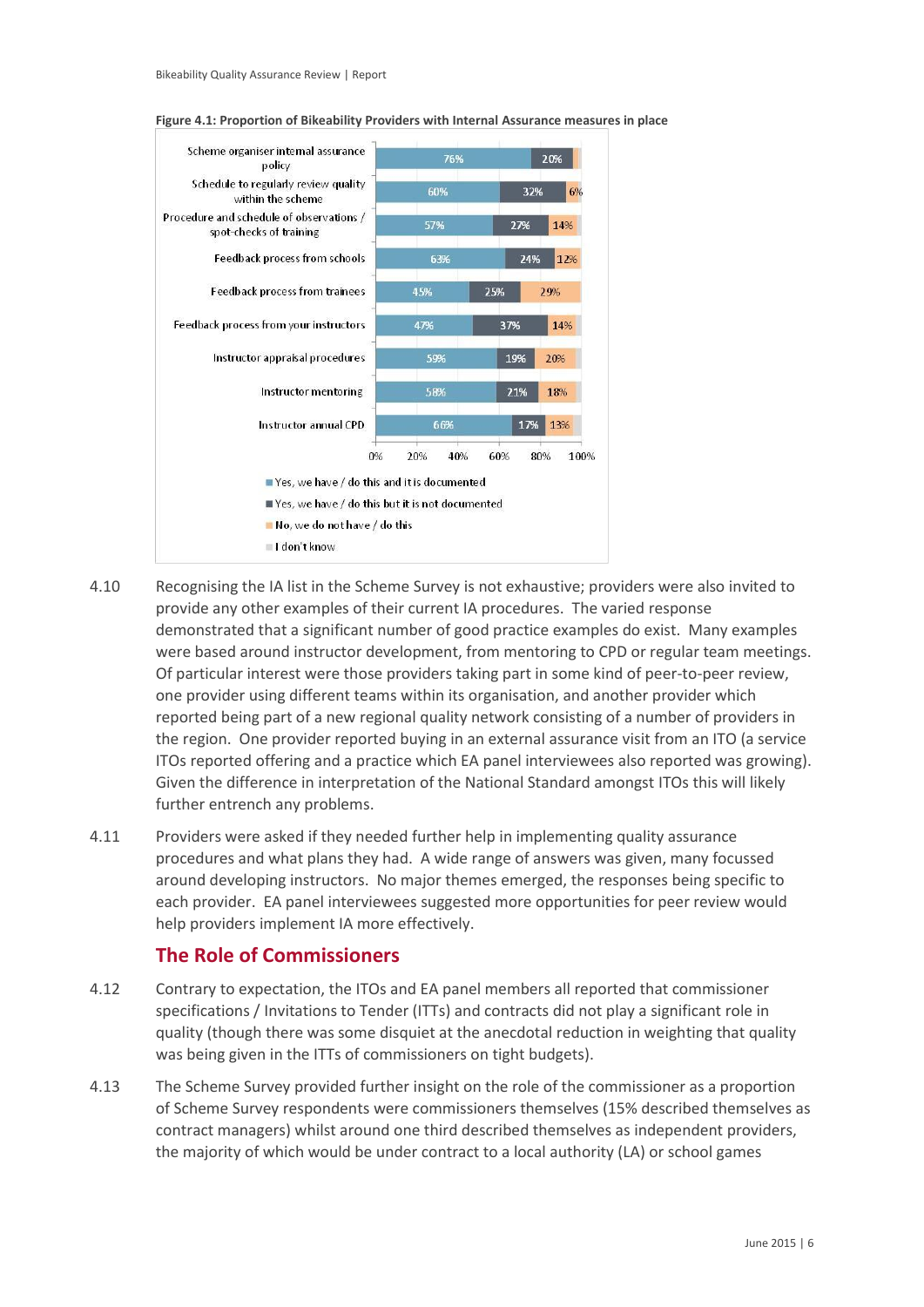organiser host school (SGOHS). The survey question asked providers the extent to which they worked with the commissioner to manage quality. 59% of respondents stated that they did work with their training commissioner, with 35% of this number stating they did so on a regular basis. 41% of respondents said that they did not work with their training commissioner to ensure the quality of training. Those providers delivering their own training (e.g. LAs delivering training with 'in-house' instructors) answered 'not applicable' in this section of the survey.

- 4.14 Respondents who were commissioners themselves or who were contractors which reported they worked alongside their training commissioner were invited to give examples of how they did so. There was a range of examples, a number of which could usefully be recognised as good or best practice. These included the sharing of IA documentation / data between commissioner and contractor, and working together to engage with, and get feedback from schools and trainees. Some commissioners did their own quality checks and some did this using spot-checks. This could usefully be recommended to all commissioners because ITOs and EA panel interviewees reported many commissioners did not see themselves as 'responsible' for the quality of training delivery in their contracts but delegated this entirely to the contractor. Commissioners should recognise their important role in requiring a standard of quality.
- 4.15 Conversely some commissioners wanted more support to play a greater role in managing the quality of their contractors. Ensuring that the commissioner has sight of any EA reports provided to their contracting provider was mentioned in both the Scheme Survey and interviews. This is already EA policy but perhaps needs to be followed up more proactively. Some commissioners wished that EA could be a service which they could call on as a means of quality assuring their contractor. Sample ITTs for commissioners were also suggested could be made available; and which had quality built into the specification and score weighting.

## <span id="page-10-0"></span>**External Assurance**

- 4.16 ITOs and EA panel interviewees all reported that External Assurance (specifically the potential for an 'official' visit from an 'expert panel') had been the main driver of IA implementation within the industry. This should be seen as a key success of the QA programme.
- 4.17 More than half (55%) of providers responding to the Scheme Survey had received a visit. Of these the majority were local authorities (86% of LA respondents had a visit, 38% independents with more than 2 instructors, 0 single operators, 18% SSPs). When crossreferenced against provider size (the main determining factor for EA visit selection on the basis that more delivery = more risk) the Scheme Survey confirms that the larger the provider, the more likely it was to have received an EA visit with 100% of the very largest providers receiving a visit. This is a useful corroboration of the success of the EA policy to target the largest providers. It may also indicate however a requirement to do more random or reported visits to cover small providers.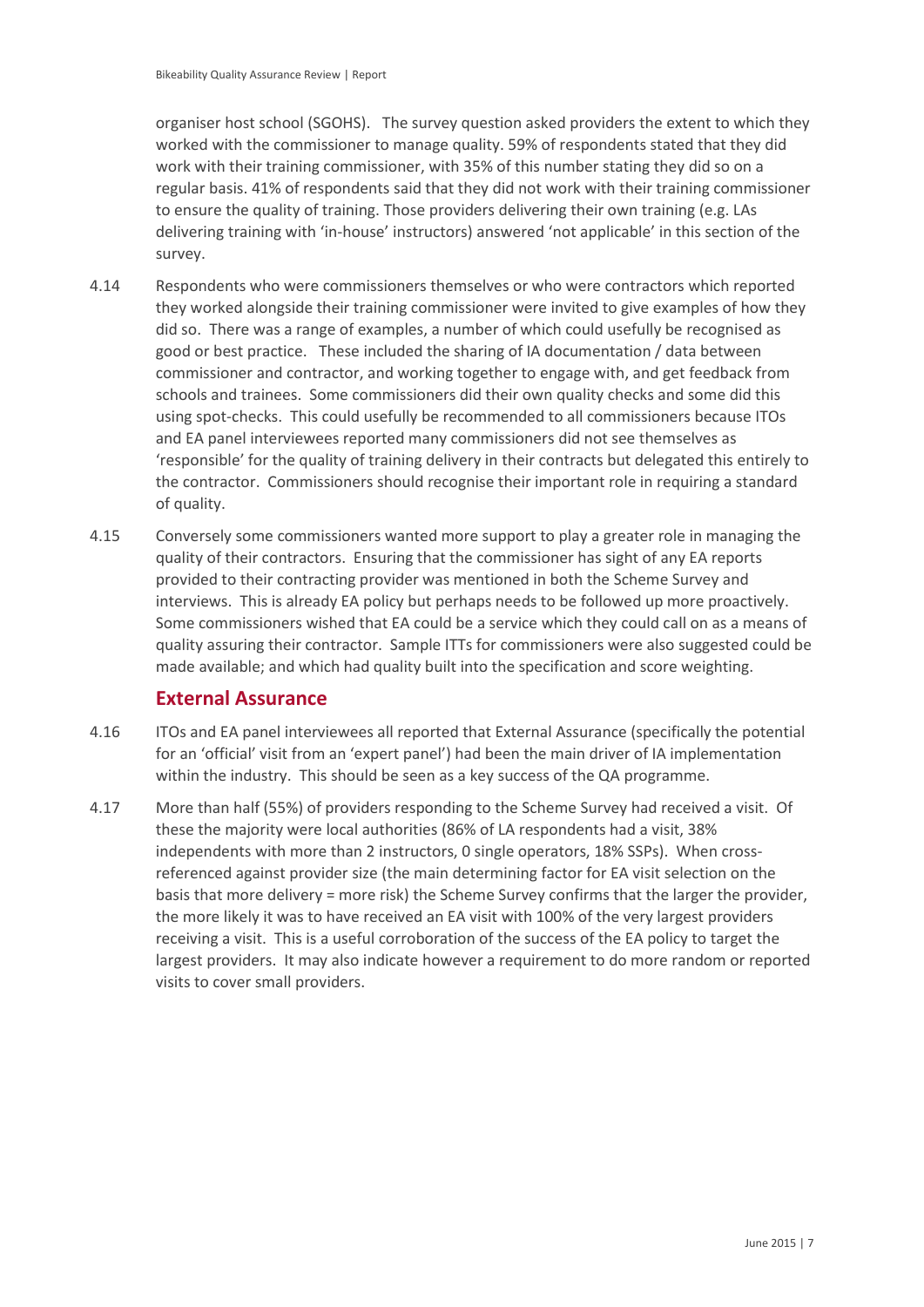

**Figure 4.2: Provider size (based on number of places delivered) cross-tabulated with EA visit data**

- 4.18 Visits favoured local authority providers (as on average the larger providers) and independents were less likely to have received a visit. The smallest two categories of providers  $(1 - 49)$  and 50 – 99 places per year) did not receive any visits (at least within the group responding to the Scheme Survey). Whilst risk 'exposure' in terms of number of places is low for small providers, it could be argued that small providers doing very little delivery have their own risks in terms of maintaining quality of training delivery. However the QA Administrator noted difficulties in scheduling EA visits for small providers, as by their nature they might not deliver much or at all in any given period.
- 4.19 Most providers which had received a visit reported in the Scheme Survey that it had been of some help, helpful, or very helpful. (only 5% reporting it was not at all helpful, 8% not very much, 30% some, 41% helpful, 16% very helpful.) Providers largely reported improvement after a visit with around three quarters reporting some improvement and 16% a lot of improvement. This is clearly a positive endorsement for the EA process from providers.
- 4.20 Implementation of EA visit recommendations was generally good although only half reported having implemented all of the recommendations made to them. A further 29% reported they had implemented most but not all. No-one reported implementing zero of the recommendations. When asked why they had not implemented all recommendations, the answers from those providers concerned (just under half) can be put in three main categories:
	- Difference between verbal advice given during the EA visit and written advice provided in the EA feedback report afterwards.
	- EA recommendations were inconsistent with advice the provider had (or continued to have) from an ITO.
	- The provider didn't agree with the recommendation and so hadn't implemented it.
- 4.21 From this it can be seen that variation in the interpretation of the National Standard unites all of these reasons – whether the differences are within the EA process; in ITOs; or in providers. This issue identified clearly in the Scheme Survey was also strongly corroborated by the EA panel interviews and from responses from ITOs. EA panel interviews reported that the differences in interpretation began within the ITOs when training instructors – often using their proprietary training course. Perhaps most tellingly the EA panel reported that during an EA visit the panel members concerned could in the vast majority of visits easily determine which ITO had trained the instructors being observed by the substantial differences in delivery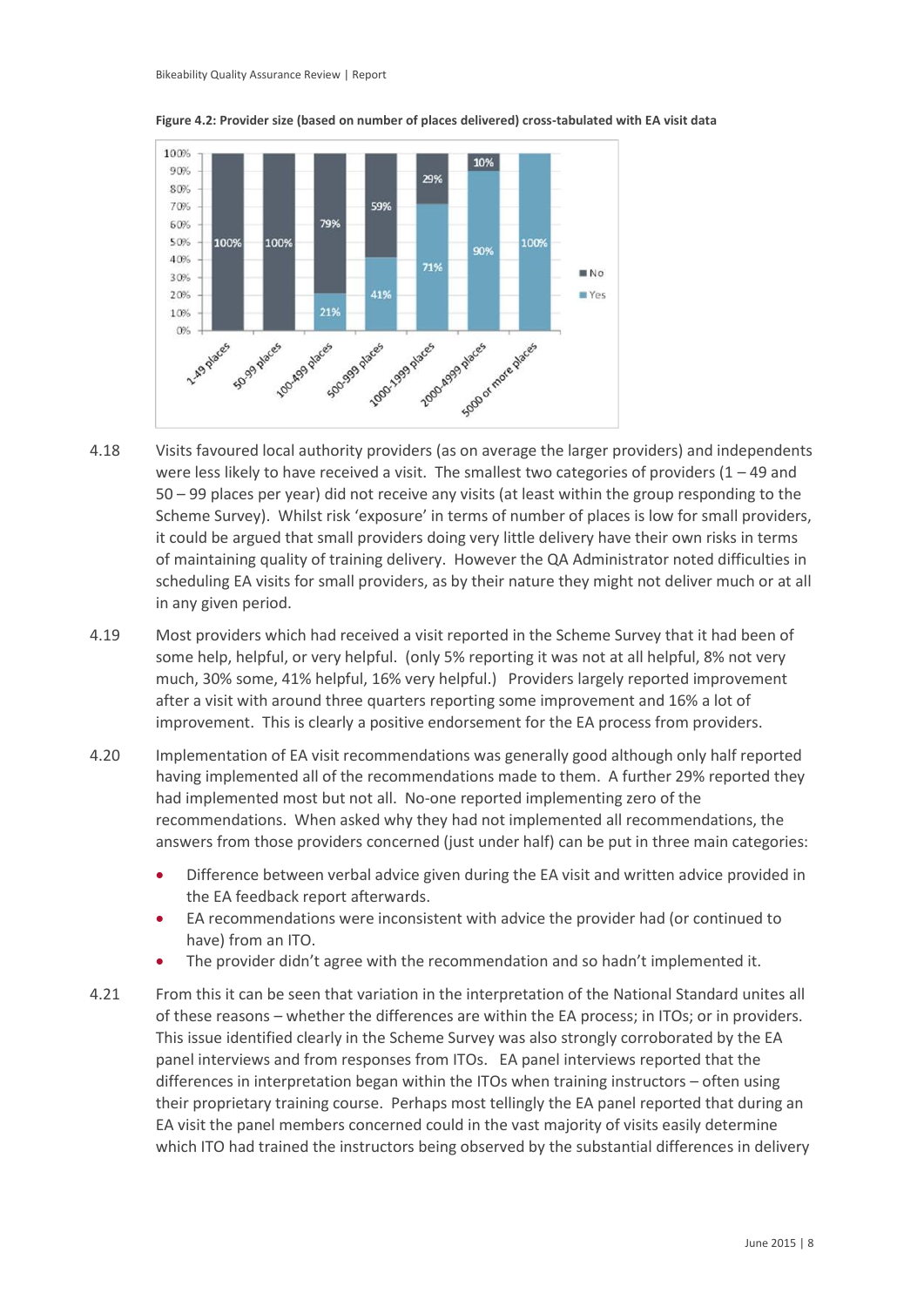(and often by practice they reported to be inconsistent with the National Standard). ITOs also suggested some of their counterparts' training courses were not consistent with National Standards.

- 4.22 Responses from ITOs and from the Scheme Survey suggest that despite the majority of providers finding the EA process useful, a minority of providers, and more worryingly some ITOs are not fully on board with the Bikeability QA framework. The core issue is again around interpretation of the National Standard. In some cases ITOs have supported providers in ignoring recommendations with which they do not agree.
- 4.23 The issue of compliance with recommendations is exacerbated by the fact that the EA programme at present does not provide for any follow-up after a report has been given to a provider, unless (in a small minority of cases) the provider is scheduled for a further visit (the decision to revisit primarily governed by the range and nature of issues identified in the initial visit). Recommendations are set out the reports in order of priority, however, do not ordinarily come with assigned timescales. Providers and commissioners in the Scheme Survey reported wanting more follow-up. Respondents to this review from the EA panel felt that not following up to check or support a provider in implementing the recommendations could devalue the EA process, lessen the 'threat' of sanctions, and ultimately risk the EA programme's credibility. How best to follow-up with further support with current levels of resource is an issue that will need tackling.

## <span id="page-12-0"></span>**Instructor Training and Development**

- 4.24 The training and development of Bikeability instructors is clearly a key element of ensuring quality of training delivery, much as the quality of any teacher directly relates to the quality of learning.
- 4.25 The QA Framework focusses largely on the structural elements of quality management (registration, IA and EA) and assumes that development of instructors will take place within Bikeability providers, probably as part of an Internal Assurance policy on staff/ team development. It assumes that the training and qualifying of instructors is managed separately, by ITOs; and that the process of registering as an ITO is an adequate way of ensuring quality control and consistency of instructor training.
- 4.26 As described already, feedback from the EA panel and ITOs challenges these assumptions as it confirms there is in fact a wide variation in interpretation of the National Standard within ITOs. This is then passed on to the instructors via their instructor training course. Instructors will often continue with their learned interpretation within whichever provider they work for. Meanwhile ensuring consistency across their instructor team was the #1 challenge identified by providers in the Scheme Survey when asked 'what is your greatest QA challenge'.
- 4.27 The EA panel and ITOs also reported that ongoing responsibility for instructor development was unclear, often falling between the ITO and the provider. It was probably working best when an ITO largely trained instructors for its own scheme, and was most complicated when an ITO trained instructors who then went and worked for many different providers.
- 4.28 There was a lack of consistency over the meaning of some terms associated with instructor training and development – in particular 'mentoring' – probably as it is offered as a course by a number of ITOs but not formally recognised as a qualification within the National Standard.
- 4.29 A need to formalise CPD, and the requirement for instructors to undertake CPD annually was raised by a number of EA panel interviewees and in some ITO responses. There were a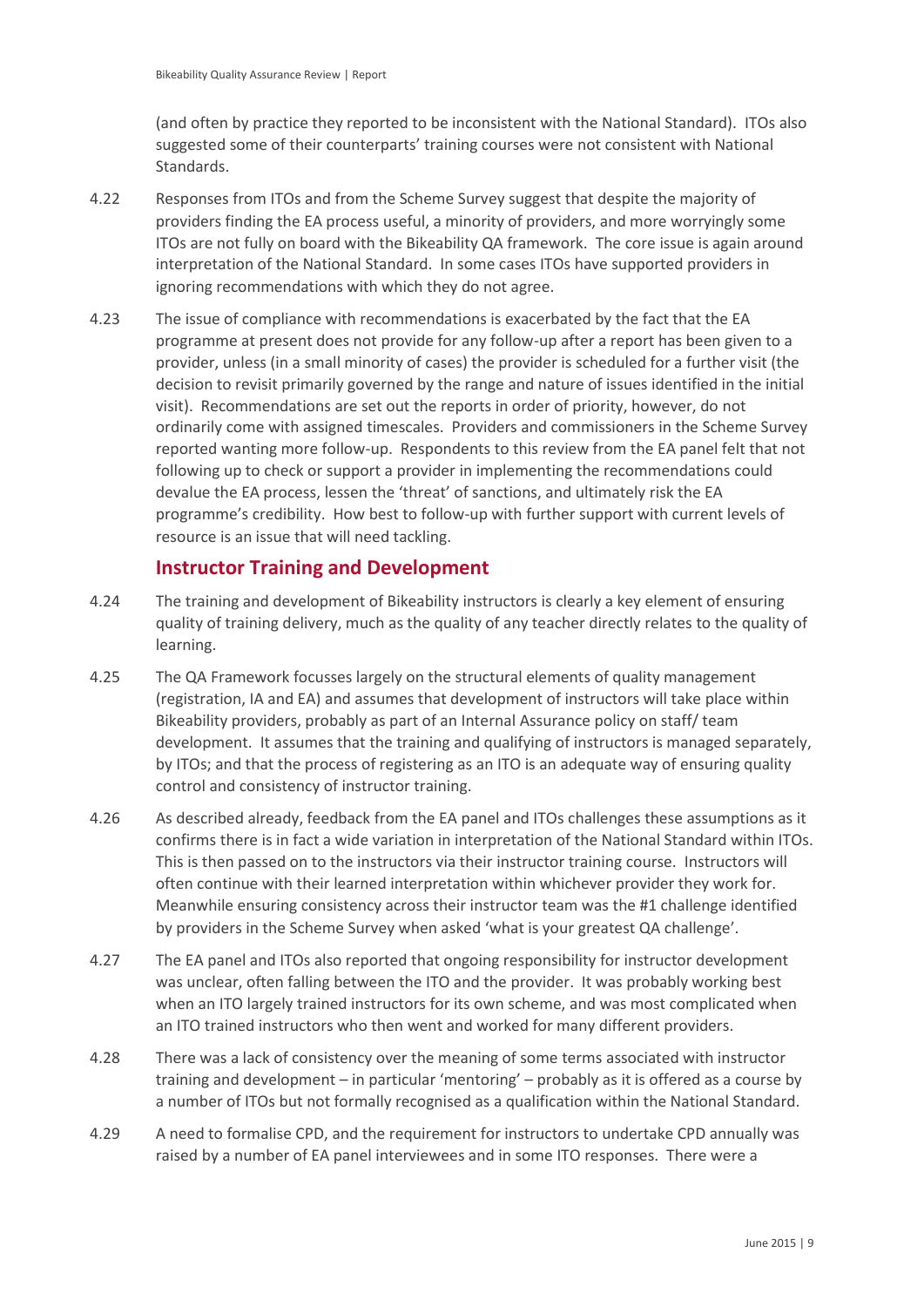number of suggestions that instructors should be required to re-register annually and selfcertify they had fulfilled a particular CPD requirement.

- 4.30 Overall, feedback suggests that instructor training and development is an area of weakness in the current QA framework with a lack of consistency and quality control over instructor training, and a lack of clarity on who is responsible for ongoing instructor development. There is also a lack of clarity on what kind of development instructors should be undertaking, and a lack of career / qualifications progression available to instructors.
- 4.31 In the Scheme Survey, providers reported more positively than EA panel members and ITOs had during interviews about instructor training. Two thirds of provider respondents reported that all their instructors had received updates about the National Standard from their ITO, and half also reported an ITO had provided Continued Professional Development (CPD) for their instructors of which 81% thought the CPD was good or excellent. Even though providers are principally responsible for mentoring new instructors, just over one quarter of respondents (26%) said their instructors had accessed mentoring sessions through their ITO (most of whom – 81% - thought the mentoring was good or excellent). Although the majority of providers (61%) had not accessed general scheme management advice a significant proportion (22%) had. Of these the amount of support varied from 1 to 6 days as follows:





4.32 It is worth noting that as many providers work with only one or two ITOs, the variation in interpretation of the National Standard, reported through the interviews and feedback from EA panel members and ITOs themselves, is unlikely to be apparent to providers (and therefore did not come through in the Scheme Survey). It perhaps would only become apparent at provider level when an EA feedback report recommendation contradicts practice taught by the local ITO.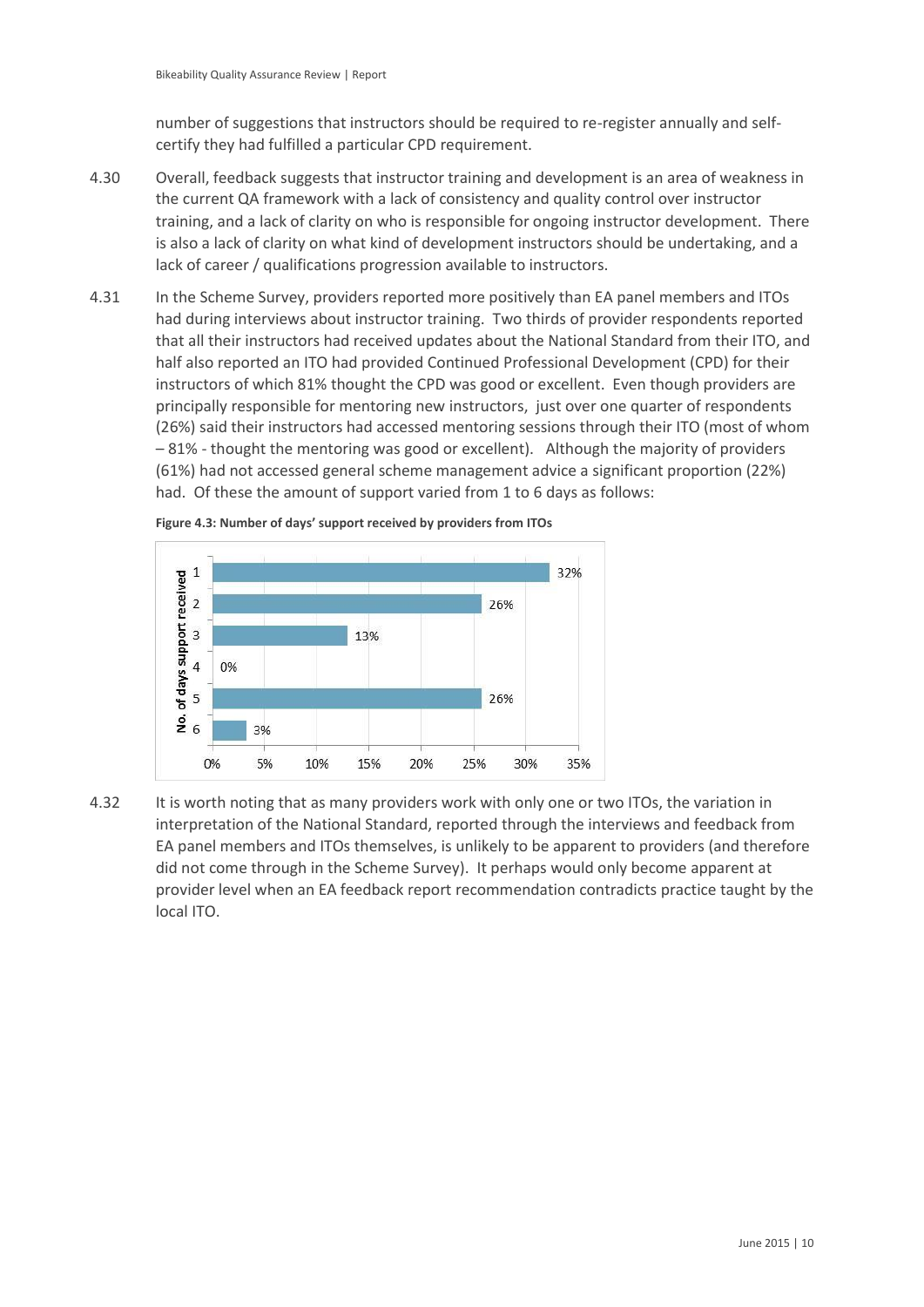# <span id="page-14-0"></span>5 Conclusions and Recommendations

- 5.1 The QA process has prompted the vast majority of providers to think about quality assurance but implementation is very variable. There are lots of good practice examples but also some way to go to bring the whole industry up to a 'best practice' standard in quality management.
- 5.2 Documentation of internal quality assurance is particularly patchy, which makes assessing the extent of implementation difficult.

#### *Recommendation:*

Provide more central support to tackle this issue – for example guidance and document templates. Also more industry support should be encouraged, both from TABS the industry body but potentially also from peer-to-peer networks. Ways to centrally support and encourage this should be explored.

5.3 Overall it is clear that external assurance is the key driving force of quality assurance across the sector. This is to be expected at a relatively early stage in quality assurance implementation. External assurance is likely to remain a key driver of quality in the medium to longer term if funds allow it to continue at the sort of level that exists today. Other drivers such as making EA scores or reports public were on balance not seen as being helpful.

#### *Recommendation:*

External Assurance should continue at existing levels to maintain momentum. The selection process should be adapted slightly to include more small providers. Scoring and feedback reports should remain confidential.

5.4 Some improvements to the existing system are necessary to maintain momentum, and its credibility. The main weakness of the current EA process is that it lacks structured follow up.

#### *Recommendation:*

Implement a follow-up process to EA visits. This should include checking and supporting providers to implement recommendations; providing timescales for implementation; and getting providers to 'own' an action list / plan rather than be a 'passive recipient'. Given likely central cost limitations follow-up procedures need to be complemented by support from within the sector. Again the peer-to-peer support network idea seems to offer a practical and likely to be well received option which should be explored. There are some local / regional examples emerging which could perhaps be rolled out nationally.

5.5 This review has found that the main quality management weakness for Bikeability is without doubt the different interpretations of the National Standard and the resulting delivery differences between providers and between instructors. These differences begin within the ITOs via their proprietary instructor training courses. The differences in approach are so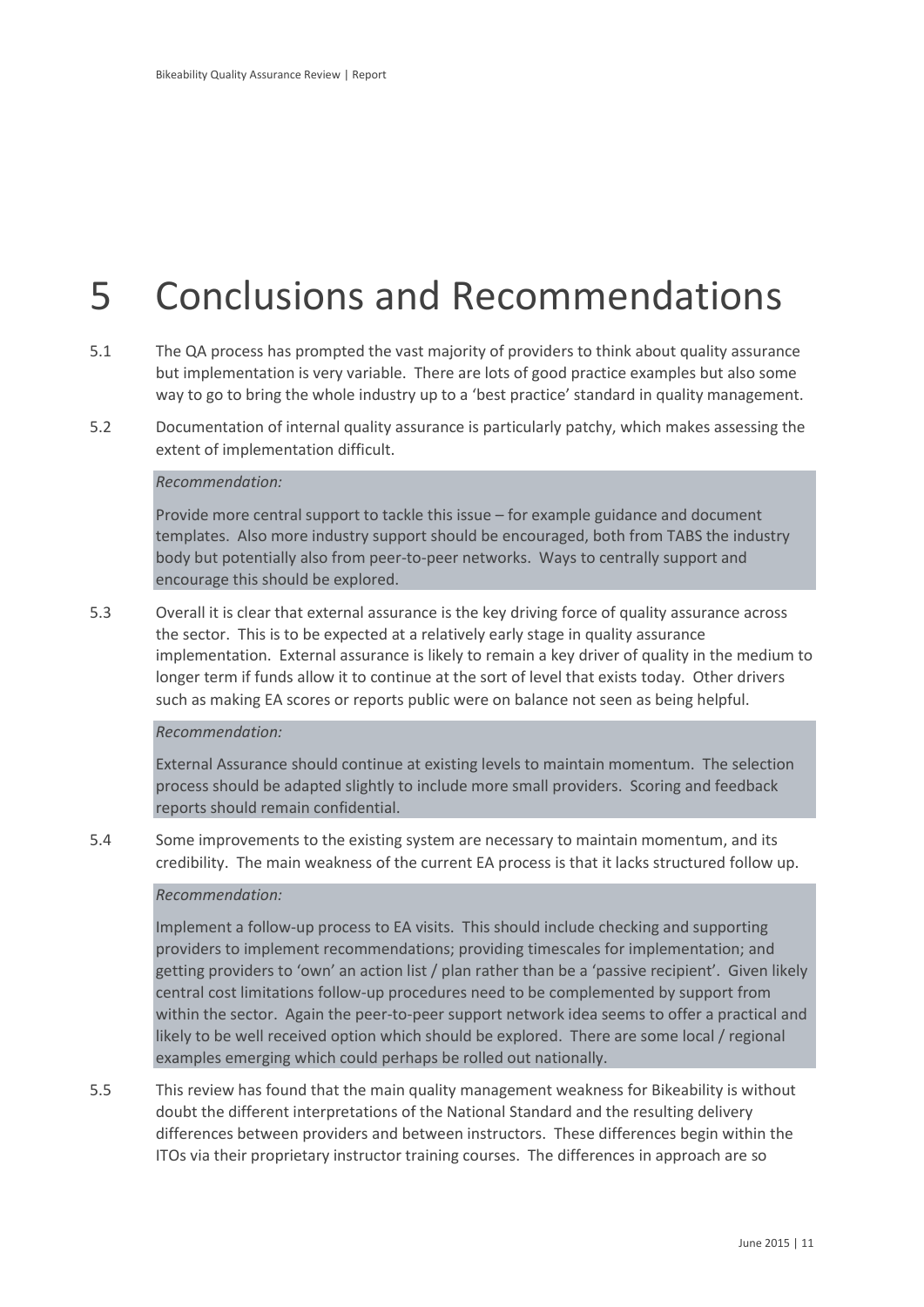marked that EA visits can usually determine which ITO trained an instructor by observing the training. Providers identified 'managing consistency' across their instructors as their #1 quality challenge. Many providers told us they have used this lack of clarity to disagree with recommendations from the EA process; and this was one of the main reasons providers gave for why they had not implemented an EA recommendation. This issue needs to be tackled in order to improve consistency of quality across the sector; and to ensure all ITOs and providers are on board with the EA process.

#### *Recommendation:*

Undertake a root and branch review of instructor training and development to tackle the issue of inconsistency in initial instructor training. This should include the potential of agreeing one single instructor training syllabus, and develop more extensive quality assurance procedures across ITOs.

5.6 Ongoing instructor development also needs more structure and a clarification of responsibilities. At present there is little sense of progression for an instructor, no requirement to do anything beyond the initial post course assessment. Responsibility for instructor development falls between ITOs and providers. CPD probably needs to be better specified, recognised and managed. There may need to be a requirement for instructors to undertake a minimum level of CPD annually, and perhaps a requirement to retrain if inactive for a specified period. Additional qualifications should also be considered.

#### *Recommendation:*

Include instructor development, qualifications, and CPD in the above review.

5.7 Feedback from this review has suggested that changes in the sector could be supported with a central requirement to keep up to date the register for instructors. This measure would likely see widespread support from providers, and would provide the basis for more accurate data. Data collected would be along the lines of active / not active; CPD undertaken – with perhaps a minimum requirement self-certified, and which providers worked for.

#### *Recommendation:*

Explore the feasibility of implementing an annual requirement on instructors to register / selfcertify CPD.

5.8 Commissioners in many cases do not play as active a role in the quality assurance of their contractor's delivery as would be desirable. However, many commissioners would like to play more of a role – and there are good examples of best practice e.g. sharing documentation, commissioners working with contractors to engage schools, sharing school and trainee feedback, commissioner spot checks.

#### *Recommendation:*

Support commissioners being more involved by: ensuring EA reports are shared; exploring the feasibility of providing a mechanism for commissioners to request an EA visit; proactively communicating best practice to commissioners with examples of how to be actively involved in managing quality. This could also include the production of a model ITT which has quality built into the specification and score weighting.

5.9 Registration and re-registration were seen as important both centrally and by the sector but many of the documents are out of date and do not reflect a provider's current delivery. The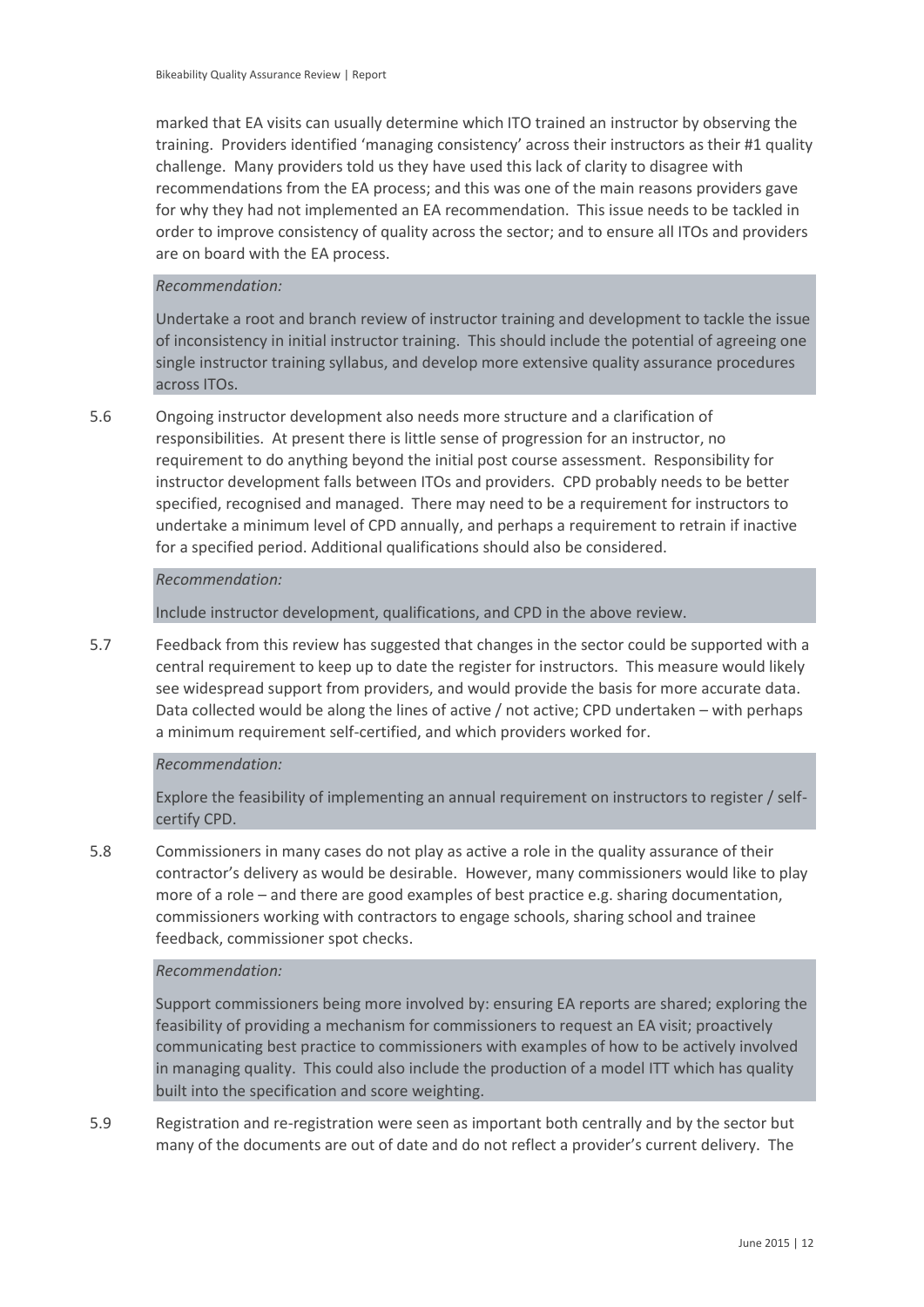initial assessment of registration documents does not inform the EA process – but could provide a risk score to inform EA visit selections, currently done largely on the basis of provider size. Or newly registered schemes might prompt an EA visit within 12 months of registering.

#### *Recommendation:*

Both registration and re-registration processes should be reviewed in light of the conclusions of this report and steps taken to ensure documents are up-to-date and wherever possible their use justifies the requirement on Bikeability providers to provide the information.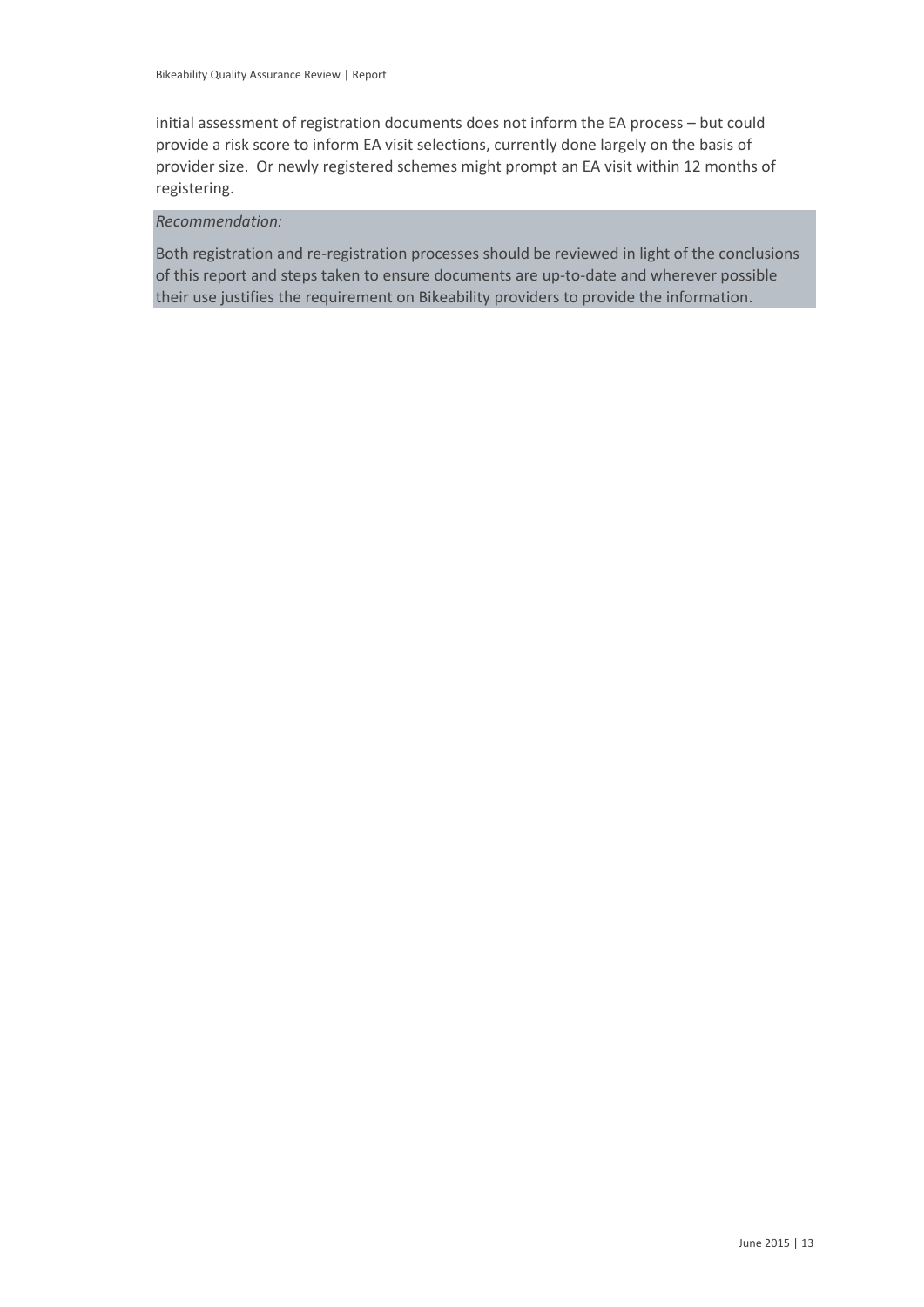## <span id="page-17-0"></span>6 Is the Quality Assurance System Meeting its Key Objectives?

6.1 The final area of the review was to assess whether the QA programme is meeting its founding intentions to be inclusive, credible, economical, sustainable, and focussed on continuous improvement. Taken one by one:

### <span id="page-17-1"></span>**Inclusive**

6.2 Yes the framework is inclusive as the majority of quality assurance is taking place within providers and the majority of providers are doing some level of QA. External assurance should consider focussing more resource on smaller providers as well as the largest providers. Taking 'inclusivity' to also mean training of children with different / special needs, whilst much progress has been made, more could be done to ensure providers understand their obligations, and that best practice is effectively shared.

## <span id="page-17-2"></span>**Credible**

6.3 Broadly the Framework does have credibility with the sector, and central administration processes such as registration and external assurance are relatively well understood and accepted. The EA process risks losing credibility long term if it does not get the full and complete buy-in of ITOs, and also if it does not implement a structured process for following up post EA-visits. The registration process could be more effective with regard to QA if information submitted at registration also informed the EA visit selection process. Greater emphasis should be placed on keeping documents up to date, and on ensuring re-registration is a useful exercise.

## <span id="page-17-3"></span>**Economical / Sustainable**

6.4 QA in its current form and volume is sustainable only whilst funding continues at existing levels. This is true both of IA undertaken by providers (and effectively funded from the £40 per head offered by the Department for Transport towards the cost of Bikeability training) and also of central processes such as EA which have a relatively small cost  $(1% - 2%$  p.a.) when seen as a proportion of the £11m annual cost of funding Bikeability, but which nevertheless could not continue without funding. Neither providers nor ITOs felt that funding QA from their own resources (e.g. by charging for EA) was viable.

## <span id="page-17-4"></span>**Focused on Continuous Improvement**

6.5 Both IA and EA are focussed on continuous improvement. The current area of weakness for QA in Bikeability is in instructor training and development as described above. This should be addressed.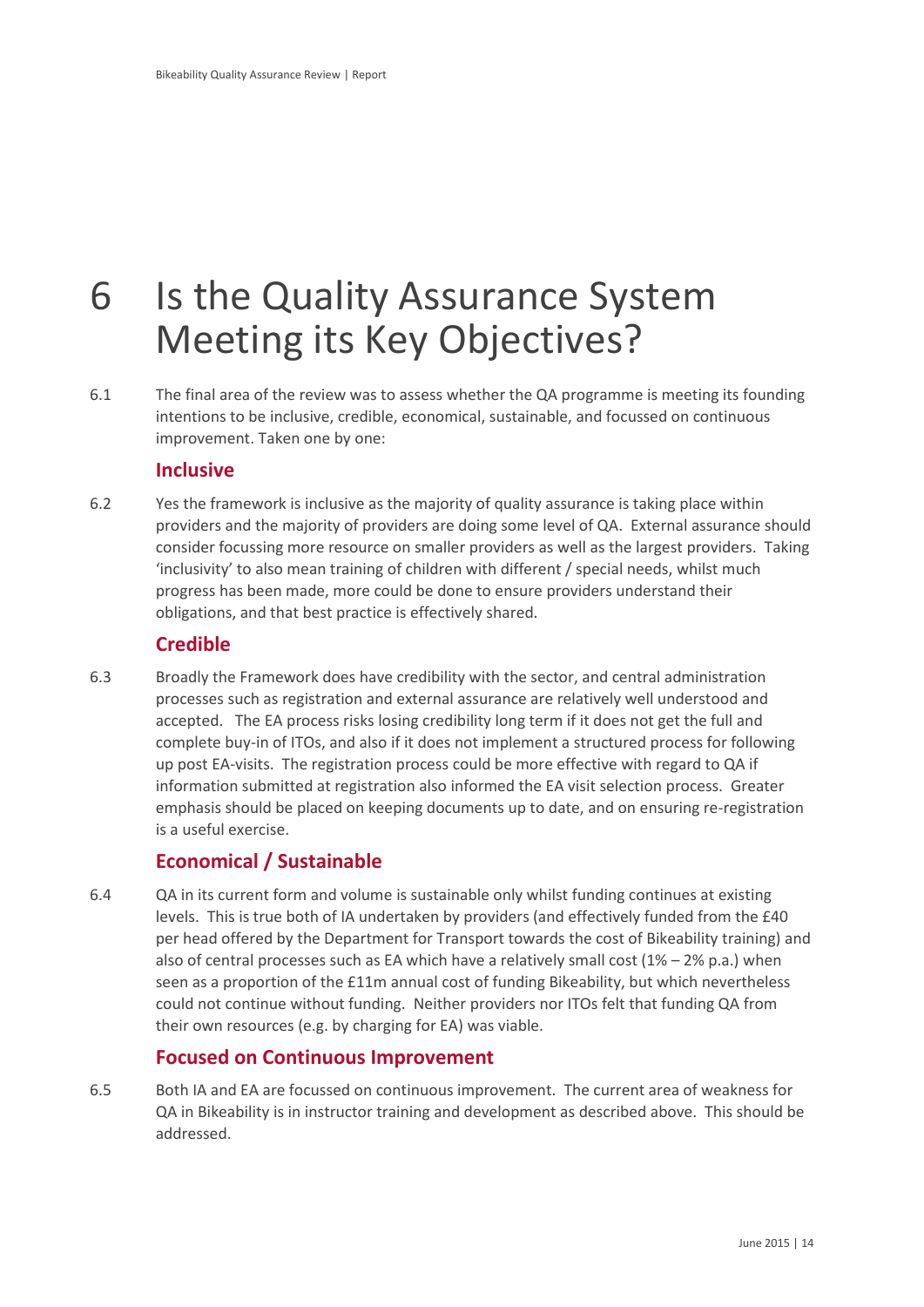## A Quality Assurance Questions Included within 2014 Bikeability Scheme Survey

- 1. Does your scheme have internal quality assurance procedures? [yes no]
- 2. If YES please tick which of the following you have in place and please also tick whether you have documented / written down the procedure: [yes no] documented? [yes no]
	- a. Scheme manager internal quality assurance policy
	- b. schedule to regularly review quality within the scheme
	- c. Procedure and schedule of observations / spot-checks of training
	- d. Feedback process from schools
	- e. Feedback process from trainees
	- f. Feedback process from your instructors
	- g. Instructor appraisal procedures
	- h. Instructor mentoring
	- i. Instructor annual CPD (continuous professional development)
	- j. Other please list [free text]
- 3. If you answered NO to (1) do you intend to put one in place? [yes no] If NO please explain [free text]
- 4. If you are a supplier to a training commissioner (e.g. a local authority or school games organiser (SGO) which contracts out its training) do you work with them to ensure quality of your training? [Yes, Sometimes, Not at all]. Please briefly explain how…
- 5. Has your scheme been visited by the Bikeability 'External Assurance' team? [yes no]
	- a. If YES: On a scale of 1-5 with 1 being least helpful and 5 being most helpful, how helpful did you find the visit?  $[1 - 5]$  Has your scheme improved since the visit? [LOTS, SOME, NOT AT ALL]
	- b. Have you implemented all the recommendations made in the EA Feedback report following the visit? [NONE, SOME, ALL] If not all recommendations have been implemented please say why….. [free text]
	- c. If NO: On a scale of 1- 5 (with 1 being least prepared and 5 being most prepared) do you feel your scheme is prepared for such a visit? [1-5]
- 6. In the past 12 months, has an ITO supplied your scheme with:
	- a. Continuous Professional Development (CPD) for experienced NSIs [yes no] please rate the quality of the support  $[1 - 5]$  with 1 being poor and 5 excellent. How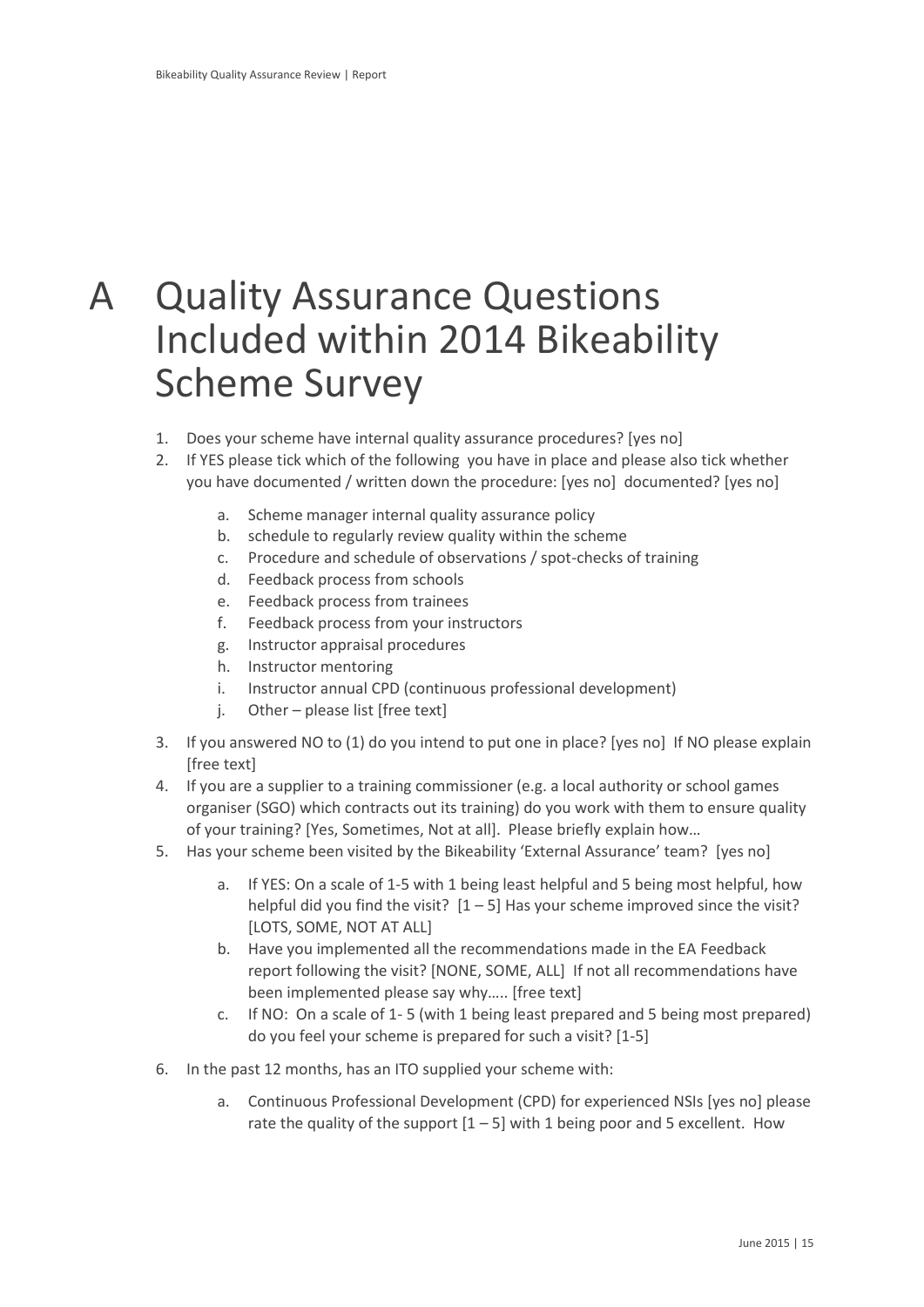many have received a module / course / session of CPD from an ITO within the last 12 months? [number field]

- b. Any mentoring for NSIs [yes no] please rate the quality of the support  $[1 5]$  with 1 being poor and 5 excellent. How many have received mentoring from an ITO within the last 12 months? [number field]
- c. Scheme management advice on quality improvement. [yes no] please rate the quality of the support  $[1 - 5]$  with 1 being poor and 5 excellent. Can you estimate the number of hours / days support? [number field]
- 7. Do you feel you have all the help and resources necessary to implement a successful quality assurance system within your Bikeability scheme? [Yes No] If no please say what you would find helpful [free text]
- 8. What is your scheme's biggest quality improvement challenge at the moment? [Free text]. How do you plan to address this challenge in the next 12 months? [Free text]
- 9. Should External Assurance feedback reports be published / be made available to the public? [In full, in summary, scores only, not at all]
- 10. What could be improved with the current QA system? [free text]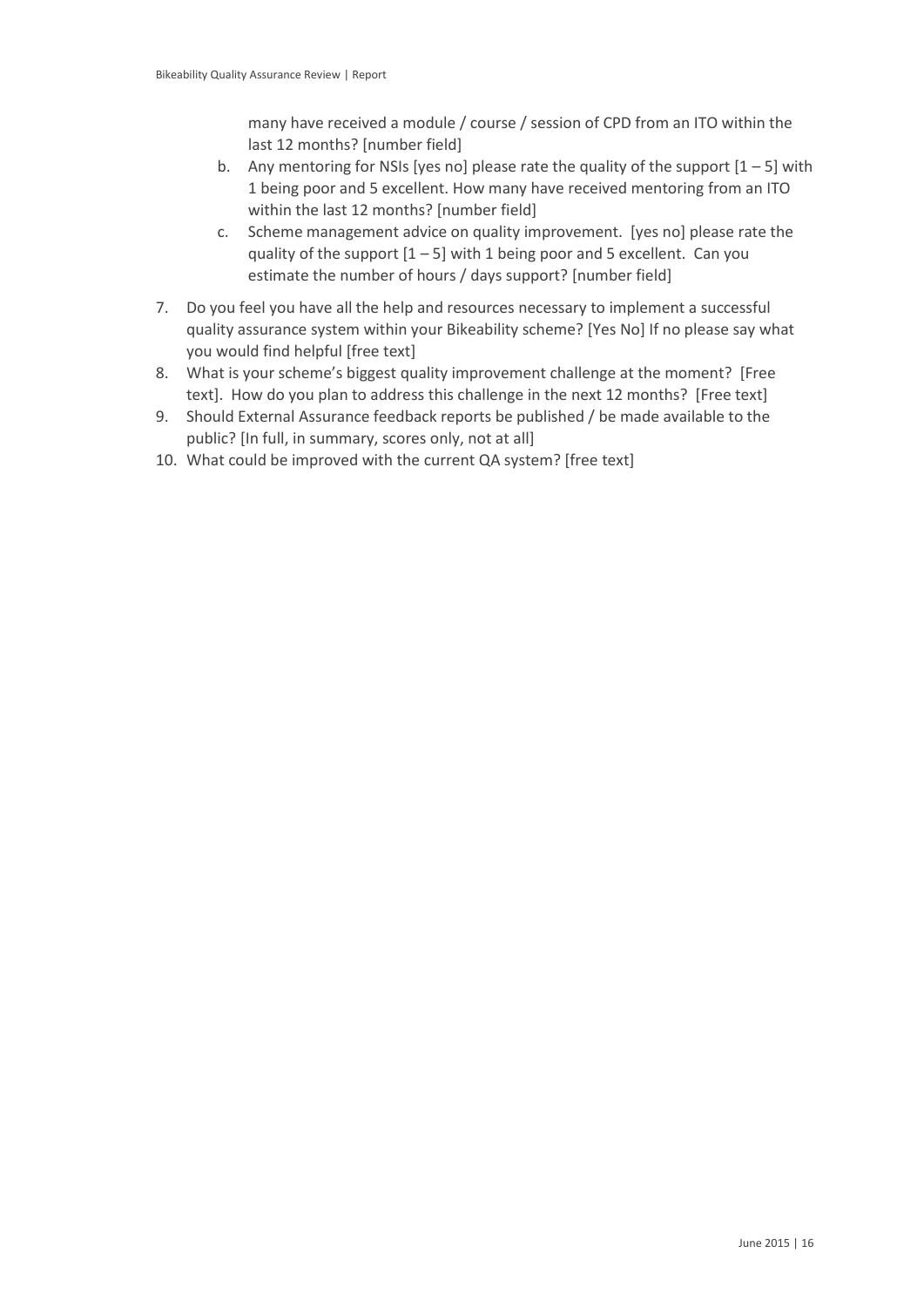Bikeability Quality Assurance Review | Report